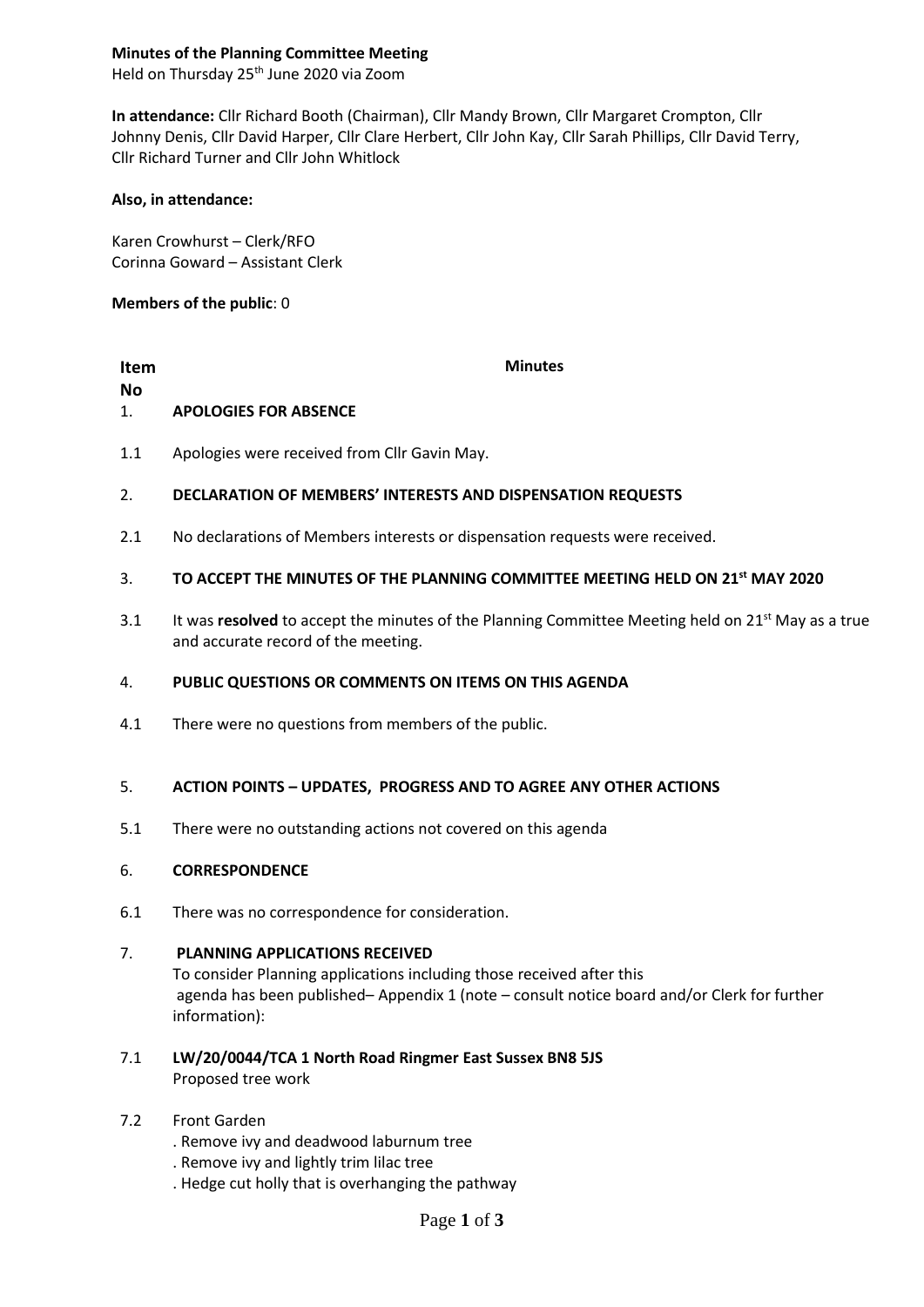. Half buddleia shrub in height Back Garden

- . Carry out a 30% reduction on both ash trees in the garden
- . Reshape hawthorn tree back to previous pruning points
- . Reduce and reshape apple tree to previous pruning points
- . Hedge cut side face of the conifer hedge at the back of the garden
- . hedge cut/lightly trim holly tree
- . hedge cut/ trim yew tree

#### 7.3 **Comments and observations**

No objections subject to Tree Officer approval.

7.4 **LW/20/0339 10 Delves Way Ringmer East Sussex BN8 5JU** Single storey rear extension

#### 7.5 **Comments and observations**

All members were in favour of supporting this application.

- 8. **PLANNING CONSENTS, REFUSALS & APPEALS RECEIVED –** further information regarding consents, refusals & appeals recorded in appendix 2
- 8.1 LW/20/0021 2 Paygate Cottages New Road Ringmer **– Permission granted** Caburn Field Anchor Field Ringmer East Sussex – Variation of conditions – **Permission granted** LW/18/0156 8 Ringmer Park Cottages Ham Lane Ringmer – **Permission granted** LW/20/0143 Ringmer Gliding Club – Variation of conditions – **Permission granted** LW/20/0186 23 Shepherds Way Ringmer – **Permission granted**
- 8.2 Members noted the comments received but were informed that the decision for LW/20/0021 2 Paygate Cottages was incorrect. Permission had not been granted for this application.

#### 9. **APPROPRIATING RINGMER PARISH COUNCIL COMMUNITY INFRASTRUCTURE LEVY FUNDS**

- a) To agree an amount for the Community Pot CIL Applications
- b) To agree an amount for delivery of Infrastructure incorporated in the Neighbourhood Plan
- c) To consider any other infrastructure items which may require a portion of Ringmer Community Infrastructure Levy
- 9.1 Members discussed this item at length and collectively. Points raised included:
	- A suggestion was made for clear proposals for budgets and the agreement of maximum funds for special projects.

• The need for transparency and fairness when considering bids for the CIL pot - (Advice of Clerkto remain in line with previous decisions and not to be seen to favour any one particular application)

- Suggestion of specific amounts relating to various funding allocations
- Football club application for CIL money being 'shovel ready'
- The urgent need for a bus shelter on the A26 near the Cock Inn being a valid use of CIL funds
- The recreational grants pot and community pot be of similar amounts
- To consider applications in line with Lewes District Council applications
- For all members to forward their suggestions for use of funds to Clerk
- 9.2 A proposal was made and seconded for 'The Office & Finance Committee to create budget allocations for distribution of CIL funds for recommendation to full Council'
- 9.3 A vote was taken by a show of hands – apart from 2 abstentions, all Members were in favour. Therefore **it was resolved for the Office and Finance Committee to create budget allocations for distribution of CIL funds for recommendation to full Council**.